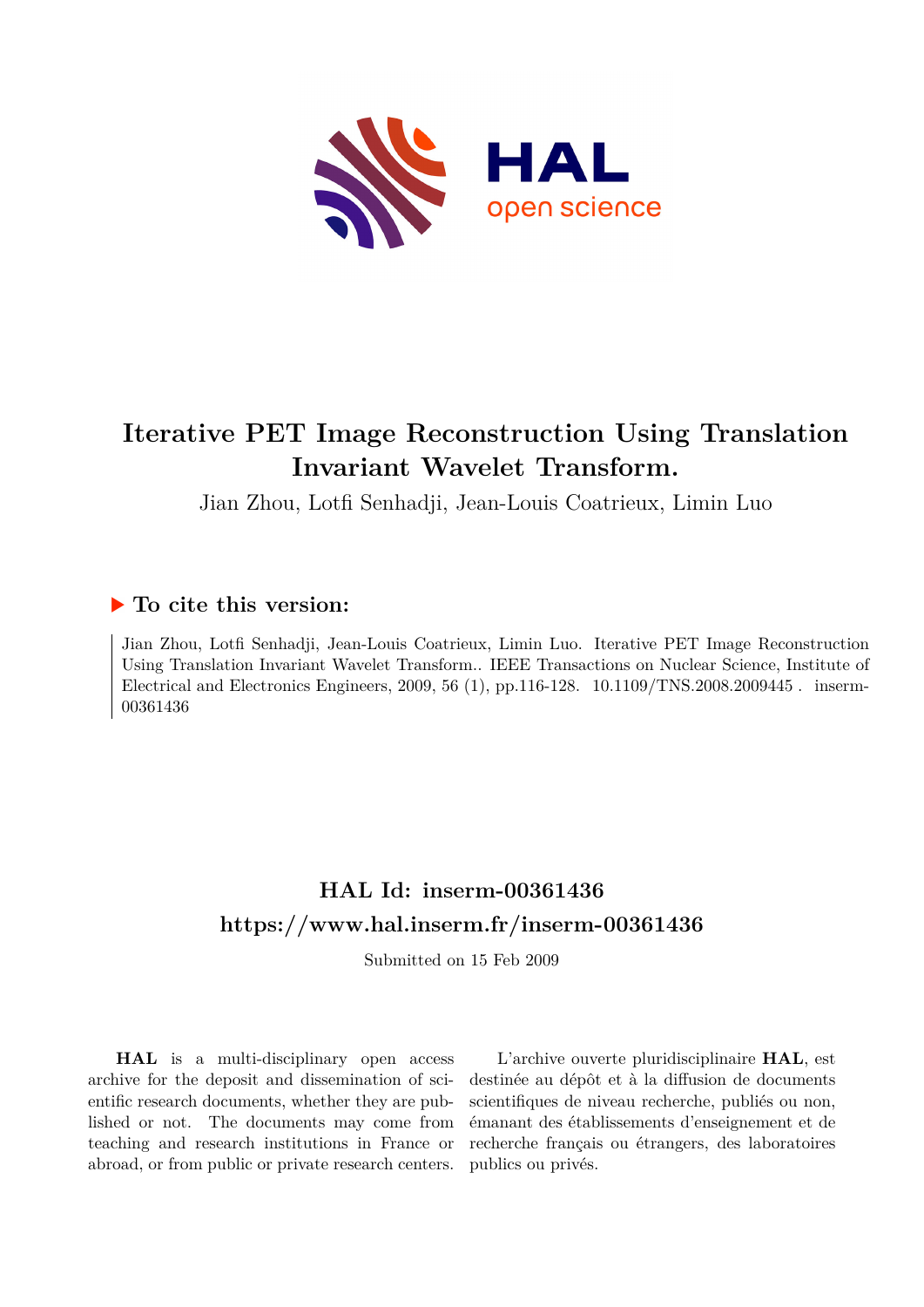# Iterative PET Image Reconstruction Using Translation Invariant Wavelet Transform

Jian Zhou, Lotfi Senhadji, *Senior Member, IEEE* Jean-Louis Coatrieux, *Fellow, IEEE*, Limin Luo, *Senior Member, IEEE*

*Abstract***—The present work describes a Bayesian maximum a posteriori (MAP) method using a statistical multiscale wavelet prior model. Rather than using the orthogonal discrete wavelet transform (DWT), this prior is built on the translation invariant wavelet transform (TIWT). The statistical modeling of wavelet coefficients relies on the generalized Gaussian distribution. Image reconstruction is performed in spatial domain with a fast block sequential iteration algorithm. We study theoretically the TIWT MAP method by analyzing the Hessian of the prior function to provide some insights on noise and resolution properties of image reconstruction. We adapt the key concept of local shift invariance and explore how the TIWT MAP algorithm behaves with different scales. It is also shown that larger support wavelet filters do not offer better performance in contrast recovery studies. These theoretical developments are confirmed through simulation studies. The results show that the proposed method is more attractive than other MAP methods using either the conventional Gibbs prior or the DWT-based wavelet prior.**

*Index Terms***—emission tomography, image reconstruction, maximum a posteriori, translation invariant, wavelet transform, expectation-maximization.**

#### I. INTRODUCTION

**P** OSITRON emission tomography (PET) image reconstruction using *maximum a posteriori* (MAP) principles can provide improved spatial resolution and noise properties. Conventional MAP algorithms control the noise behavior through the so-called image prior as well as a smoothness constraint penalizing the roughness of image estimate and reducing the noise level. The choice of prior is however the crucial point to MAP methods. Over past years, many priors have been reported, most of which are related to the Markov random fields (MRF) that model image features (e.g., lines and edges) by means of local neighborhood structures.

While MRF priors have attracted considerable interests in image reconstruction, MRF-based approaches are typically limited to modeling very local interactions in images. In

J. Zhou is with the INSERM U642, Rennes F-35000, France; and the Université de Rennes 1, LTSI, Rennes F-35000, France; and the Centre de Recherche en Information Biomedicale Sino-Francais (CRIB), Rennes F-35000, France (e-mail: jian.zhou@univ-rennes1.fr).

L. Senhadji and J. L. Coatrieux are with the INSERM U642, Rennes F-35000, France, and the Université de Rennes 1, LTSI, Rennes F-35000, France; and the Centre de Recherche en Information Biomedicale Sino-Francais (CRIB), Rennes F-35000, France (e-mail: lotfi.senhadji@univrennes1.fr, jean-louis.coatrieux@univ-rennes1.fr).

L. Luo is with the Laboratory of Image Science and Technology (LIST), Southeast University, China; and the Centre de Recherche en Information Biomedicale Sino-Francais (CRIB), Rennes F-35000, France (e-mail: luo.list@seu.edu.cn).

comparison to MRF priors, multiscale schemes can improve modeling and provide long range interactions, i.e., both global and local interactions at different scales can be dealt with. Previous works related to multiscale priors are primarily focused on the use of wavelets. Wavelet-based tomography reconstruction methods [1]–[13] can be divided into two categories: the analytical inversion and the iterative image reconstruction. One typical analytical method has relied on the wavelet-vaguelette decomposition (WVD) [14] that computes image reconstruction by a direct wavelet inverse from Radon domain (see [6], [7], [10] for example). Such method can offer a better image reconstruction over the conventional filtered back-projection (FBP) method, but fails to take the physical properties of PET into account. In addition, it is usually difficult to ensure the emission nonnegativity constraint when the reconstruction is performed in the wavelet domain.

To overcome these problems, statistical iterative MAP methods, coupled with a multiscale wavelet prior, have been explored. Wu *et al* [1] has early reported a wavelet prior using the space variant simultaneous autoregressive (SAR) processes. The wavelet coefficients were assumed to be correlated, and extracted using discrete wavelet transform (DWT) and anisotropic diffusion. Nowak and Kolaczyk [4] reported another multiscale approach, which however is limited to the Haar wavelet transform. Frese *et al* [9] developed the so-called wavelet graph model based on the conditional distribution of wavelet coefficients for each scale provided the information up to all coarser scales. This conditional distribution was computed through a learning stage and the classification of a specific training data set. In our previous work [13], we also proposed a wavelet-based MAP-EM (expectationmaximization) algorithm. Our multiscale prior model is mainly motivated by the fact that wavelet coefficients of most images (including medical images) are independently distributed according to generalized Gaussian distribution laws [15]– [18]. This, unlike other methods mentioned above, leads to a decorrelated multiscale wavelet prior model. By properly using the expectation-maximization (EM) algorithm, the image reconstruction was done efficiently with an iterative wavelet coefficient thresholding.

Despite the success of a wavelet prior, room for improvement remains. One challenge is due to the translation noninvariance of DWT that makes difficult a formal analysis of noise behavior as shown in [13] (we will revisit it in this paper). The present paper can be seen as an extension of our previous work with the translation invariant wavelet transform (TIWT) instead of DWT. Image TIWT representations are

This work was supported by the National Basic Research Program of China under Grant No. 2003CB718102, and a postdoctoral grant from INSERM.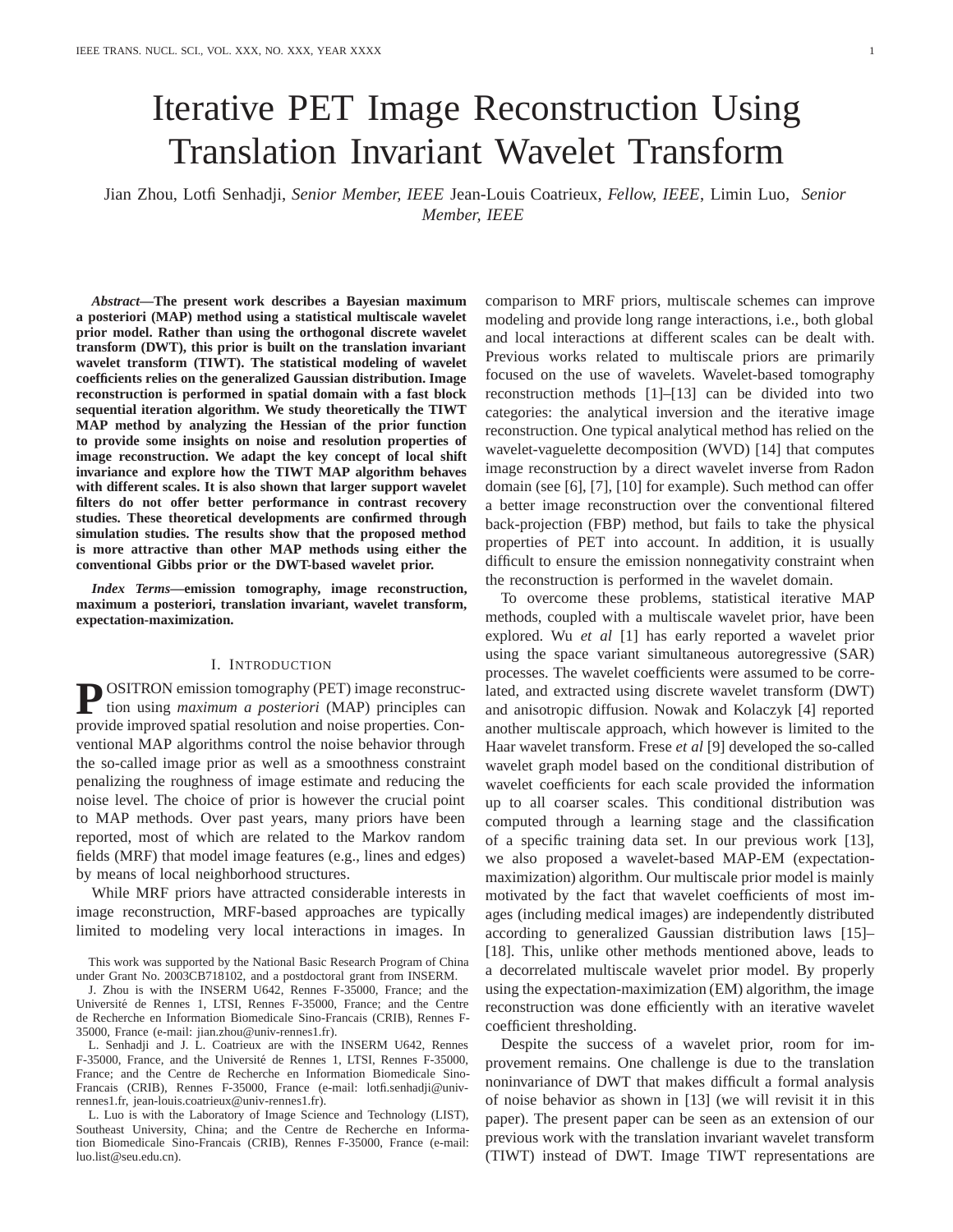often overcomplete representations, which can also be viewed as tight frames often used in domain of image processing such as denoising and deconvolution (see [19]–[23] for some specific examples). We still use the multiscale generalized Gaussian prior model. Though we have already mentioned in [13] a similar TIWT-based MAP reconstruction method, the related optimization (namely, the iterative thresholding algorithm as well [18]) with respect to TIWT was heuristic (such as the management of nonnegativity constraint) and the convergence was not addressed. Rather than using wavelet domain optimization, in this paper the reconstruction is performed in the spatial domain by means of a block EM iterative algorithm [24] which has fast and global convergent properties. The proposed method is developed over the standard discrete dyadic wavelet transform and thus is suitable for a large variety of wavelets. A theoretical study on the performance of TIWT prior model based on the local shift invariance is also proposed. This helps us to understand the main difference between the proposed multiscale wavelet prior and some

This paper is organized as follows. In Section 2, we describe the TIWT-based PET reconstruction method together with the design and analysis of wavelet prior, and the optimization algorithm. Experiments are conducted in Section 3 on simulation data in order to highlight the performance of the method when compared to other approaches. The results are then discussed in Section 4 followed by some perspective issues.

#### II. METHOD

#### *A. MAP reconstruction*

conventional prior models.

In this paper, we consider the two-dimensional PET image reconstruction. Assume that the emission distribution can be discretized into p pixels with nonnegative emission rates  $x =$  $[x_1, \ldots, x_p] \in \mathbb{R}^p$  where the prime denotes matrix or vector<br>transpose. Let  $y_+$  denote the number of emissions detected transpose. Let  $y_i$  denote the number of emissions detected by the  $i$ th of  $N$  detectors. We consider the standard Poisson model, i.e.,  $y_i$ 's are independent Poisson random variables with mean

$$
\bar{y}_i(\boldsymbol{x}) = [\boldsymbol{A}\boldsymbol{x}]_i + r_i \tag{1}
$$

for  $i = 1, \ldots, N$ , where  $A := \{a_{ij}\}\$ is the system matrix.  $r_i$  accounts for the presence of scatter and randoms in the data. According to this measurement model, the log-likelihood function is as follows:

$$
L(\boldsymbol{y}|\boldsymbol{x}) = \sum_{i} \{-\bar{y}_i(\boldsymbol{x}) + y_i \log \bar{y}_i(\boldsymbol{\lambda})\}
$$
  
= 
$$
\sum_{i} \{-([A\boldsymbol{x}]_i + r_i) + y_i \log([A\boldsymbol{x}]_i + r_i)\}
$$
 (2)

with  $y = [y_1, \dots, y_N]' \in \mathbb{R}_+^N$  denoting the collection of measurement data.

Maximizing  $L(y|x)$  with respect to x yields the so-called maximum likelihood (ML) estimation. Recently, the Bayesian MAP estimation becomes more attractive as an alternative to the conventional ML estimation. In the MAP estimation, the prior information can be specified by a probability density on *x* combined with the information contained in *y* to produce an

estimate of the unknown image. Many priors have the Gibbs form

$$
Pr(\boldsymbol{x}) \propto \exp\{-\beta U(\boldsymbol{x})\}\tag{3}
$$

where  $U(x)$  is the energy function,  $\beta$  is a smoothing parameter that controls the noise properties of the reconstructed image. Combining the likelihood function and the image prior, the MAP reconstruction is found as

$$
\hat{x}(\boldsymbol{y}) = \arg \max_{\boldsymbol{x} \geq 0} \left\{ L(\boldsymbol{y}|\boldsymbol{x}) - \beta U(\boldsymbol{x}) \right\}.
$$
 (4)

#### *B. Translation invariant wavelet transform and wavelet prior*

In this paper, a statistical multiscale wavelet prior model is used. This prior introduces the *a priori* knowledge on the wavelet coefficients that can be obtained through wavelet transform. We are particularly interested in the translation invariant wavelet transform. One typical TIWT is the dyadic wavelet transform where the scale is sampled along a dyadic sequence. Because we are dealing with discrete images, we further limit our attention on the discrete dyadic wavelet transform. The discrete TIWT is often carried out by the classical *algorithme a trous `* (originated from [25], see also [26]–[28] or the review in [21]). This algorithm, similar to the standard DWT, can be implemented with the filter bank using pairs of low and high pass finite impulse response (FIR) wavelet filters denoted by  $h_0[n]$  and  $g_0[n]$  ( $n \in \mathbb{Z}$ ) respectively. To clarify it, let us consider the case of a 2D image. It is possible to obtain the TIWT of images by a separable representation, i.e., by one-dimensional filtering of rows and columns of the image. A one-scale TIWT of image *x* (redefined by  $x := \theta_0^0$ )<br>has been schematically illustrated in Fig. 1. We may view has been schematically illustrated in Fig. 1. We may view the coefficient image either as a vector in space  $\mathbb{R}^p$  or as a two-dimensional discrete representation of  $J \times J$  pixels. The transform has no downsampling operations for output low level images, while the used FIRs should be upsampled by a dyadic factor according to scale changes from high to low. Such scheme also requires a relatively low computational complexity. It has been shown in [21] that the implementation of TIWT with a filter bank leads to a computational complexity of  $\mathcal{O}((K_h+K_q)p \log_2 p)$  where  $K_h$  and  $K_q$  are the number of non-zero samples of the initial filters  $h_0$  and  $g_0$  respectively.

For a M-scale TIWT, we can apply the above scheme repeatedly to the output approximation coefficients, and obtain a set of coefficient images:  $\left\{\boldsymbol{\theta}_M^0, \{\boldsymbol{\theta}_m^d\}\right\}, m = 1, \ldots, M, d =$ 1, 2, 3, where  $\theta_M^0 = [\theta_{M,1}^0, \dots, \theta_{M,p}^0]' \in \mathbb{R}^p$  represents<br>the approximation coefficients at the lowest scale M and the approximation coefficients at the lowest scale  $M$ , and  $\theta_m^d = [\theta_{m,1}^d, \dots, \theta_{m,p}^d]^{\prime} \in \mathbb{R}^p$ ,  $d = 1, 2, 3$ , are the *mth* scale detail coefficients in three orientations (horizontal, vertical and diagonal, respectively). Note that the practical implementation of multiscale decomposition should involve the boundary conditions for the two-dimensional spatial convolution operations. For example, the periodic boundary conditions are often used. Because there are no downsampling operations, the output coefficient images always have the same size as the image being decomposed.

One critical component of our MAP reconstruction method is the use of a statistical multiscale wavelet prior model. As pointed out by several authors [29], [15], [30], [21],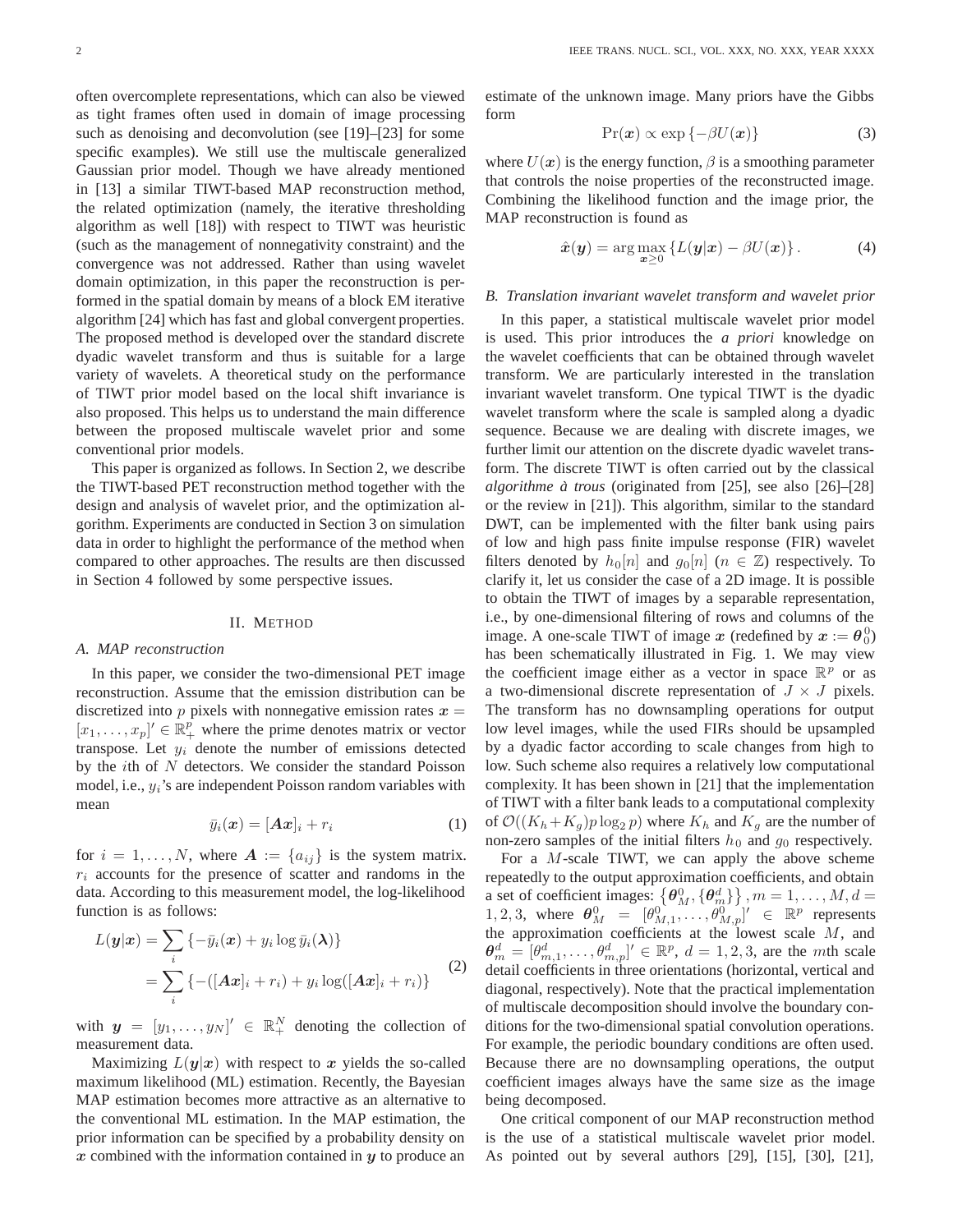

Fig. 1. One-level translation invariant wavelet transform using the algorithm  $\alpha$  trous. Here  $\uparrow$  2 means the upsampling operation with a factor of 2.  $\theta_n$ 's are supposed to be square images with size  $J \times J = p$ . Note that the output coefficients have no downsampling operation.

[16], [17], the wavelet transform can be interpreted as a multiscale edge detector representing the singularity content of the image at multiple scales at different orientations. If the singularity is within the support of a wavelet basis function, the corresponding wavelet coefficient is large. Hence the wavelet coefficients at the singularity location tend to be large. Likewise, a smooth image region is represented by a cascade of small wavelet coefficients across scale. Since the spatial structure of many images typically consists of smooth areas separated with edges, the distribution wavelet coefficients should be sharply peaked around zero, due to the contribution of smooth areas, and have broad tails representing the contribution of the edges. It thus can be described by the generalized Gaussian distribution which has the form

$$
\Pr(\boldsymbol{\theta}) \propto \exp\Big\{-\beta \Big(\sum_{k} \varphi(\alpha_{M,k}^{0} \theta_{M,k}^{0}) + \sum_{m} \sum_{d} \sum_{k} \varphi(\alpha_{m,k}^{d} \theta_{m,k}^{d})\Big)\Big\}
$$
(5)

where  $\varphi(t) = |t|^s$  with  $0 < s \leq 2$ , and  $\alpha_{m,k}^d$  represents the weight for the kth coefficient at the dth orientation and the mth scale. Note that the tail of this distribution becomes increasingly heavy as s approaches zero. For real cases, the optimal s is seldom known to us, this paper only considers the simple probabilistic model by taking  $s = 1$ , which relates to the familiar Laplacian distribution. The Laplacian distribution has proven to be useful for the modeling of heavy-tailed wavelet coefficients [15]. Unlike the Gaussian distribution, it penalizes less image features. Therefore, one can expect that a MAP with such prior can produce edge-preserved image reconstruction.

The specification of  $\alpha$ 's for each coefficient is of importance for a multiscale wavelet prior model. One can emphasize the role of some specific wavelet coefficients by increasing the corresponding  $\alpha$ 's. Nevertheless, this is not realistic due to the lack of *a priori* information. A useful choice can be made by considering the approximate energy relationship of coefficient images across various scales. In Appendix, we have derived the two-scale Fourier domain coefficient relationship which indicate that the total energy of a higher level approximation coefficient image can be divided into four parts corresponding to four lower level coefficient images. The energy proportion relates to the wavelet filters by a constant factor  $1/C^2$  ( $C \neq 1$ ). Therefore, the energy of wavelet coefficients is scale dependent. To remove this dependence, we suggest the following α's

$$
\alpha_{m,k}^d := \alpha_m = C^{-2m}, \quad C > 0.
$$
 (6)

By using these weights, we then obtain equally contributing coefficients from the viewpoint of balanced signal energy. Of course, (6) is only one possible choice for  $\alpha$ 's, a thorough discussion on weight modeling can be found in [16]. Recently, the choice of parameter  $\alpha$ 's has been shown of relevance for the Besov space norm [30], [31].

It is worth to note that  $\theta_M^0$  serves as a low-level approximation of the original image  $x$ , while each  $\theta_{m,d}$  (for  $m = 1, \ldots, M - 1$  and  $d = 1, 2, 3$  depicts the local image feature. Thus, both the global and local image *a priori* information has been included by the proposed multiscale wavelet prior. This differs from the conventional MRF-based prior where information about local features is included only. It is easy to show that such global prior gives preference to image reconstructions with smaller norms (when  $s = 1$ , the function  $\varphi$  is the  $l_1$  norm). Thus it plays a similar role of noise suppression, and then can be expected to yield additional improvement in image reconstruction. Finally, the energy function used for our MAP estimation (4) is

$$
U_{\text{WV}}(\boldsymbol{x}) = \sum_{k} \varphi(\alpha_M \theta_{M,k}^0) + \sum_{m} \sum_{d} \sum_{k} \varphi(\alpha_m \theta_{m,k}^d). \quad (7)
$$

#### *C. Prior model study using local shift invariance*

In PET imaging, it is often important to quantify a MAP reconstruction method in terms of resolution and variance of the resulting images. These measures can be used in comparing different reconstruction algorithms on a particular imaging system. Due to the nonlinear MAP estimator, a direct computation of these quantities is nontrivial. Early works by [32], [33] including [34], [35] have used the approximate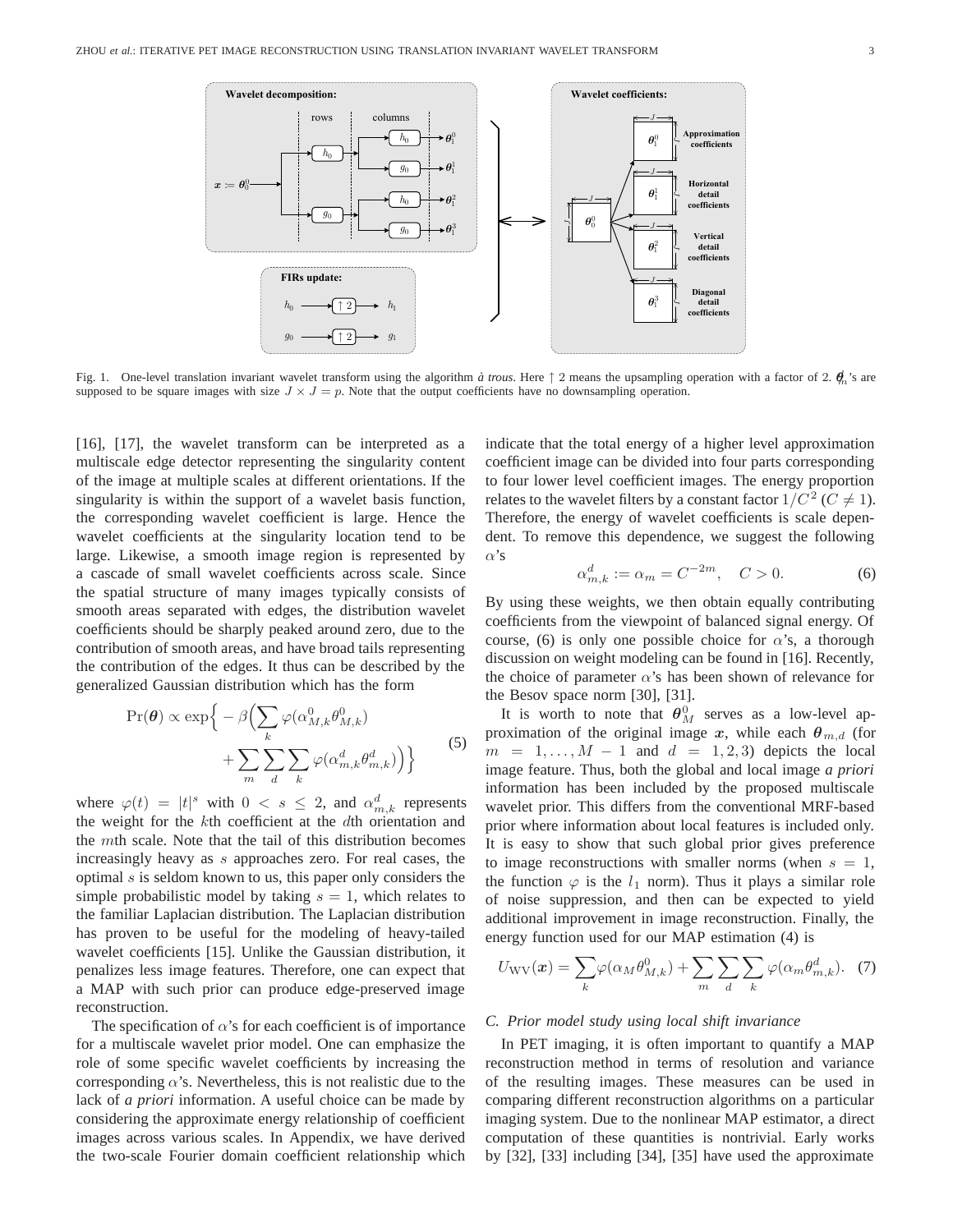expressions based on the implicit function theorem, the Taylor expansion and the chain rule. Typically, the  $j$ th local impulse response has the form

$$
l_j(\hat{\boldsymbol{x}}) \approx (\boldsymbol{F} + \beta \boldsymbol{U}(\hat{\boldsymbol{x}}))^{-1} \boldsymbol{F} \boldsymbol{e}_j \tag{8}
$$

and the variance is

$$
\text{Var}_j(\hat{\boldsymbol{x}}) \approx (\boldsymbol{e}_j)' (\boldsymbol{F} + \beta \boldsymbol{U}(\hat{\boldsymbol{x}}))^{-1} \boldsymbol{F} (\boldsymbol{F} + \beta \boldsymbol{U}(\hat{\boldsymbol{x}}))^{-1} \boldsymbol{e}_j.
$$
 (9)

where  $e_j$  is the *j*th unit vector,  $F := A'D[q_i]A$  is the Fisher information matrix given the measurement data;  $D[q_i]$  denotes a diagonal matrix with  $q_i$  (representing the reciprocal of the variance of  $y_i$ ) being the *i*th diagonal entry.  $q_i$ 's are usually solved by the *data-plugin* techniques (refer to [35]–[37] for more details).  $U(\hat{x})$  is the Hessian matrix of the energy function  $U$ . Provided the measured data and system, the Fisher information may not change anymore. Hence, it is the Hessian  $U(\hat{x})$ , varying with the energy function as well as the used prior model, that makes one MAP method distinguishing from another. While the incorporation of image prior may reduce the noise variance, it would lead to a bias in image estimation. By assuming the local shift invariance for both Fisher and Hessian matrices, it further can be shown [38], [39] that

$$
l_j(\hat{\boldsymbol{x}}) \approx \mathcal{F}^{-1} \left\{ \frac{\mathcal{F} \{ \boldsymbol{F} \boldsymbol{e}_j \}}{\mathcal{F} \{ \boldsymbol{F} \boldsymbol{e}_j \} + \beta \mathcal{F} \{ \boldsymbol{U}(\hat{\boldsymbol{x}}) \boldsymbol{e}_j \}} \right\}
$$
(10)

and

$$
\text{Var}_j(\hat{\boldsymbol{x}}) \approx \sum_n \left\{ \frac{[\mathcal{F}\left\{ \boldsymbol{F} \boldsymbol{e}_j \right\}]_n}{([\mathcal{F}\left\{ \boldsymbol{F} \boldsymbol{e}_j \right\}]_n + \beta [\mathcal{F}\left\{ \boldsymbol{U}(\hat{\boldsymbol{x}}) \boldsymbol{e}_j \right\}]_n)^2} \right\} (11)
$$

where  $\mathcal{F}\{\cdot\}$  represents the 2D discrete Fourier transform operator,  $\mathcal{F}^{-1}\{\cdot\}$  is the corresponding inverse, and the division in (10) is an element-by-element division. These two approximations enable us to identify the principal differences of MAP methods by analyzing the locally spatial response  $U(\hat{x})e_i$ .

To make it clear, let us first consider the conventional MRF priors. The Gibbs energy of most conventional MRF priors can be written in the form [40]

$$
U_{\text{MRF}}(\boldsymbol{x}) = \sum_{j} w_j \phi([C\boldsymbol{x}]_j)
$$
 (12)

where  $\phi$  is the potential function, *C* denotes the difference operator, and  $w_i$ 's are weighting parameters. For a usual second-order MRF, we may partition *C* into four parts:  $C = [C_1', C_2', C_3', C_4']'$  where  $C_{\ell}$ 's ( $\ell = 1, ..., 4$ ) are shift<br>invariant operations representing the horizontal vertical and invariant operations representing the horizontal, vertical and two diagonal difference operations respectively. The finite difference operation can be performed by using two-dimensional convolution. Typically, the two-dimensional convolution kernels of  $C_{\ell}$ 's can be [41]:

$$
\begin{bmatrix} -1 & 1 \end{bmatrix}
$$
,  $\begin{bmatrix} -1 \\ 1 \end{bmatrix}$ ,  $\begin{bmatrix} -\frac{1}{\sqrt{2}} & 0 \\ 0 & \frac{1}{\sqrt{2}} \end{bmatrix}$  and  $\begin{bmatrix} 0 & -\frac{1}{\sqrt{2}} \\ \frac{1}{\sqrt{2}} & 0 \end{bmatrix}$ ,

respectively. The Hessian of  $U_{\text{MRF}}(x)$  is therefore

$$
U_{\text{MRF}}(\boldsymbol{x}) = \sum_{\ell} (C_{\ell})' D[\xi_j^{\ell}(\boldsymbol{x})] C_{\ell} \tag{13}
$$



Fig. 2. Four frequency magnitude response images of the kernel of a usual second-order MRF prior. From left to right:  $\ker(C_1^t C_1)$  (horizontal),  $\ker(C_2^t C_2)$  (vertical),  $\ker(C_2^t C_3)$ , and  $\ker(C_2^t C_4)$  (two diagonals), re- $\ker(C_2'C_2)$  (vertical),  $\ker(C_3'C_3)$ , and  $\ker(C_4'C_4)$  (two diagonals), re-<br>spectively Note that the DC component of Fourier transform is located at the spectively. Note that the DC component of Fourier transform is located at the center of each image.

where  $\xi_j^{\ell}(\bm{x}) = w_j \ddot{\phi}([C_{\ell}\bm{x}]_j)$  with  $\ddot{\phi}$  the second order derivative of  $\phi$ . If we assume that the  $\xi_j^{\ell}(\boldsymbol{x})$ 's are spatially stationary, we can obtain the following approximation:

$$
U_{\text{MRF}}(\boldsymbol{x})e_j \approx \sum_{\ell=1}^4 \underline{\xi}_j^{\ell}(\boldsymbol{x}) (C_{\ell})' C_{\ell} e_j
$$
  

$$
\Leftrightarrow \sum_{\ell=1}^4 \underline{\xi}_j^{\ell}(\boldsymbol{x}) \ker(C_{\ell}' C_{\ell}).
$$
 (14)

The above equation shows the linear combination of high-pass filters  $\{\ker(C_{\ell}'C_{\ell})\}_{\ell=1,\dots,4}$  (where  $\ker(X)$  means the two-<br>dimensional convolution logar of a shift invariant conntant dimensional convolution kernel of a shift invariant operator *X*) with portions adjusted by  $\xi_j^{\ell}(x)$ 's (it is possible to use the approximate exchange to compute  $\xi_j^{\ell}(\boldsymbol{x})$ 's, see Eq. 16 in [40] for instance). This indicates that the influence of a MRF prior affects on the higher frequency domain. Fig. 2 shows the magnitude response of the corresponding filters, where different frequency concentrations (i.e.,  $\{[-\pi, -\pi/2] \cup$  $[\pi/2, \pi]$  × { $[-\pi, -\pi/2] \cup [\pi/2, \pi]$ }) and orientations can be well recognized. The coefficients  $\underline{\xi_j^{\ell}}(x)$ 's control the local behavior of each filter. For most of the nonlinear potential functions, we see that  $\underline{\xi}_j^{\ell}(x)$ 's are signal dependent, which leads to the adaptive image reconstruction (e.g., the edgepreserved filtering). When the coefficients do not change largely (usually for pixels within relatively smooth regions), the effect of such prior is proportional to a conventional quadratic prior. In fact,  $\underline{\xi}_j^{\ell}(\boldsymbol{x})$ 's in this case is also independent of position  $j$ . Thus, we may have

$$
U_{\text{MRF}}(\boldsymbol{x})e_j \propto \sum_{\ell=1}^4 \ker(C_{\ell}'C_{\ell}) = \ker\begin{pmatrix} -2 & -1 & -2 \\ -1 & 12 & -1 \\ -2 & -1 & -2 \end{pmatrix}
$$

as a constant high-pass filter kernel.

As for the proposed wavelet prior, we employ the same strategy by separating  $\boldsymbol{W}$  into a set of operators:  $\big\{\boldsymbol{W}_{M}^{0}, \{\boldsymbol{W}_{m}^{d}\}\big\},$  $m = 1, \ldots, M, d = 1, \ldots, 3$  where  $\mathbf{W}_m^d$  represents the partial wavelet transform that acts on  $x$  to produce the coefficients  $\theta_m^d$ , i.e.,  $\theta_m^d = W_m^d x$ . Then, according to (7), the Hessian of the proposed multiscale wavelet prior can be expressed as

$$
U_{\text{WV}}(\boldsymbol{x}) = (W_M^0)' D[\lambda_{M,k}^0(\boldsymbol{x})](W_M^0) + \sum_{m=1}^M \sum_{d=1}^3 (W_m^d)' D[\lambda_{m,k}^d(\boldsymbol{x})](W_m^d)
$$
(15)

with  $\lambda_{m,k}^d(\bm{x})\ =\ \alpha_m^2\ddot{\varphi}(\alpha_m[\bm{W}_m^d\bm{x}]_k)\,$  and  $\ddot{\varphi}$  the second order derivative of  $\varphi$ . Using the similar assumption that the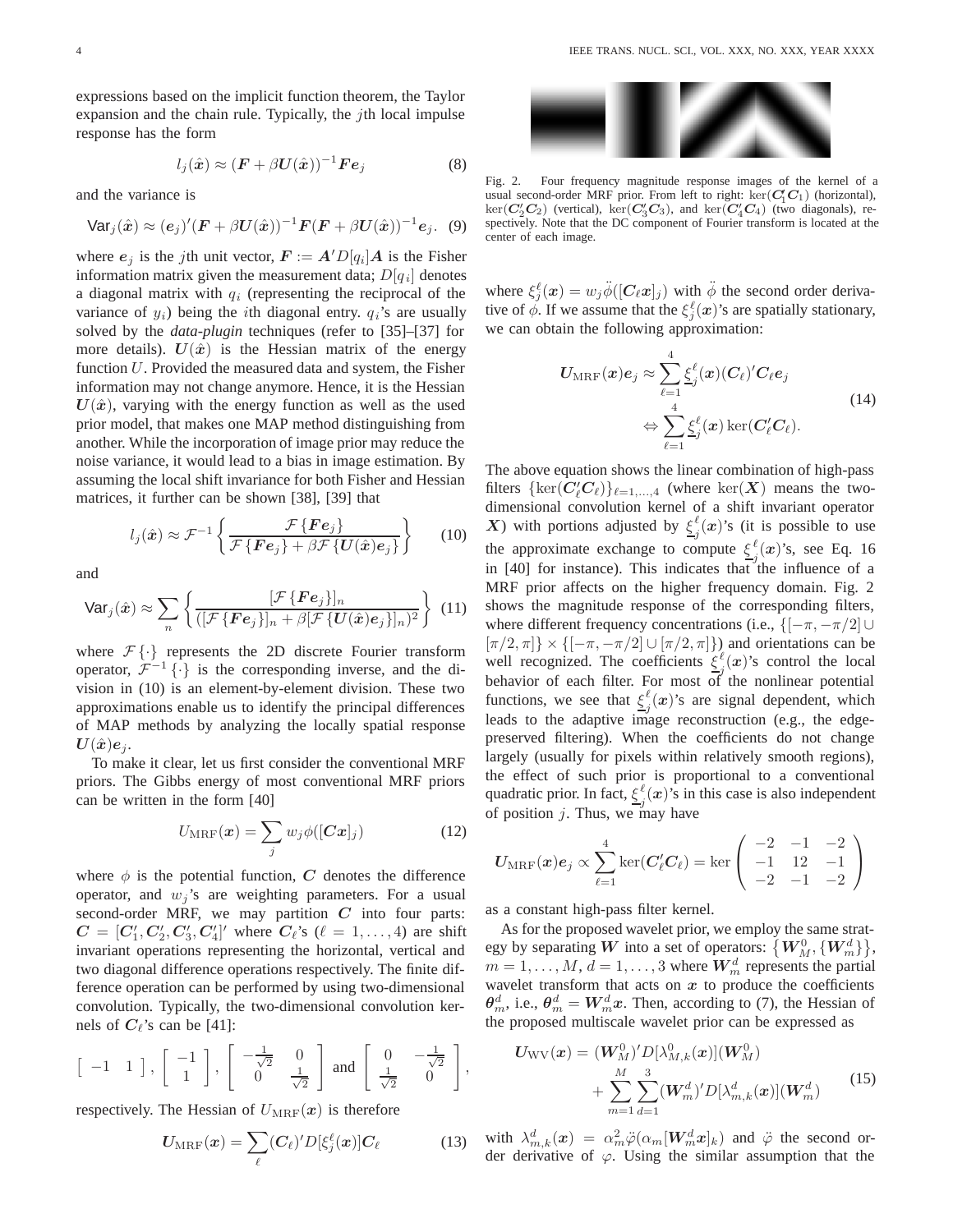

Fig. 3. Frequency magnitude response images involved by a two-level TIWT prior with Haar wavelet filters. The first row (from left to right), the second  $\text{level: } \ker((\mathbf{W}_2^0)'(\mathbf{W}_2^0))$  (low-pass filter),  $\ker((\mathbf{W}_2^1)'(\mathbf{W}_2^1))$  (horizontal),<br>ker( $(\mathbf{W}_2^2)'(\mathbf{W}_2^2)$ ) (vertical), ker( $(\mathbf{W}_2^3)'(\mathbf{W}_2^3)$ ) (diagonal); The second  $\ker((\mathbf{W}_2^2)'(\mathbf{W}_2^2))$  (vertical),  $\ker((\mathbf{W}_2^3)'(\mathbf{W}_2^3))$  (diagonal); The second row (from left to right) the first level:  $\ker((\mathbf{W}_1^1)'(\mathbf{W}_1^1))$  (horizontal) row (from left to right), the first level:  $\text{ker}((\mathbf{W}_1^1)'(\mathbf{W}_1^1))$ row (from left to right), the first level:  $\text{ker}((W_1^1)'(W_1^1))$  (horizontal),  $\text{ker}((W_1^2)'(W_1^2))$  (vertical),  $\text{ker}((W_1^3)'(W_1^3))$  (diagonal). Note that the DC component of Fourier transform is located at the center o DC component of Fourier transform is located at the center of each image.

 $\lambda_{m,k}^d(x)$ 's vary slowly, we have

$$
U_{\text{WV}}(\boldsymbol{x})e_j \approx \sum_{M,j}^{N} (\boldsymbol{x}) (\boldsymbol{W}_M^0)' (\boldsymbol{W}_M^0) e_j + \sum_{m=1}^{M} \sum_{d=1}^{3} \sum_{d=1}^{d} \langle \boldsymbol{x} \rangle (\boldsymbol{W}_m^d)' (\boldsymbol{W}_m^d) e_j \n\Leftrightarrow \sum_{M,j}^{0} (\boldsymbol{x}) \ker((\boldsymbol{W}_M^0)' (\boldsymbol{W}_M^0)) + \sum_{m=1}^{M} \sum_{d=1}^{3} \sum_{d=1}^{d} \langle \boldsymbol{x} \rangle \ker((\boldsymbol{W}_m^d)' (\boldsymbol{W}_m^d)).
$$
\n(16)

 $U_{\text{WV}}(x)e_j$  is no more than  $U_{\text{MRF}}(x)e_j$ , having the same form of linear filter combination with signal related coefficients  $\Delta_{m,j}^d(x)$ 's. However, these filters consist of a low-pass filter ker $((\boldsymbol{W}^0_M)'(\boldsymbol{W}^0_M))$ , and several subband high-pass filters  $\{ \text{ker}((\mathbf{W}_m^d)'(\mathbf{W}_m^d)) \}, m = 1, \ldots, M, d = 1, \ldots, 3$ . Note that for each scale, there is only one diagonal filter while for the MRF prior two separable diagonal filters are used. The frequency concentration of high-pass filters are scale dependent. As an example, Fig. 3 shows the frequency response of the Haar wavelet filters up to scale  $M = 2$ . Typically, it is concentrated on  $\{[-2^{-m+1}\pi, -2^{-m}\pi] \cup [2^{-m}\pi, 2^{-m+1}\pi]\}\times$  $\{[-2^{-m+1}\pi, -2^{-m}\pi] \cup [2^{-m}\pi, 2^{-m+1}\pi]\}, m = 1, \ldots, M.$ Here, let us consider the one-scale Haar wavelet prior in which we slightly ignore the global regularization as well as the low-level approximation wavelet coefficients. We suppose the signal related coefficients  $\lambda_{m,j}^d(x)$ 's do not vary too much so that they are independent of both signal content and pixel locations, it can be shown that

$$
U_{\text{WV}}(x)e_j \propto \sum_{d=1}^{3} \ker((W_1^d)'(W_1^d))
$$
  
= ker  $\begin{pmatrix} -2 & -1 & -2 \\ -1 & 12 & -1 \\ -2 & -1 & -2 \end{pmatrix}$  (17)

This implies that the conventional MRF prior can be viewed as a special case of Haar wavelet prior. When  $M > 1$ , this clearly yields larger range of frequency domain (in comparison with MRF prior) and thus more signal features could be involved. From this point of view, the wavelet prior is usually different from the MRF prior.



Fig. 4. Frequency magnitude response images of high-pass filters involved by a one-level TIWT prior with 'db4' wavelet filters. From left to right: ker $((W_1^1)'(W_1^1))$  (horizontal), ker $((W_1^2)'(W_1^2))$  (vertical), ker $((W_2^3)'(W_2^3))$  (diagonal). Note that the DC component of Fourier  $\ker((\boldsymbol{W}^3_1)'(\boldsymbol{W}^3_1))$  (diagonal). Note that the DC component of Fourier<br>transform is located at the center of each image transform is located at the center of each image.



Fig. 5. The first two images show two kernels extracted from the operator  $(W_1^1)'(W_1^1)$  where  $W_1^1$  computed by the standard DWT with db4 wavelet filters. For good visualization, only center part of images  $(32 \times 32)$  is given filters. For good visualization, only center part of images  $(32 \times 32)$  is given. The last two images are the corresponding frequency magnitude responses. Note that the DC component of Fourier transform is located at the center of each image.

Similarly, let us check different wavelet filters. In Fig. 4, we give out another set of filters computed with Daubechies wavelet filters of length 8 (denoted by 'db4'), i.e., with larger support wavelet basis. Clearly, the frequency orientation of such wavelet filters are the same as the Haar wavelet. Nevertheless, the high-pass effect of the related filters becomes stronger (i.e., the 'db4' filters rolls off more quickly around the cutoff frequency than the Haar filters. Note that the brighter color in images indicate higher magnitudes), and therefore high frequency components will be more penalized. Since the Hessian occurs only in the denominator of (10) and (11), the consequence is that: the image variance could be reduced, leading to smoother reconstructions as compared to a Haar wavelet prior; On the other hand, the image bias increases due to the large penalization of the local impulse response. Thus, the performance of TIWT MAP changes with different wavelet filters. In our experiments, we will show that this method for the particular application of lesion contrast recovery is actually degraded if large support wavelets are used.

It is worth to note that although the above local analysis may not hold for DWT-based MAP method since DWT is shift-varying, it is still possible to get some insights on the behavior of a shift-varying wavelet prior. In Fig. 5, we studied a prior computed by the standard DWT. These two kernels correspond to two consecutive rows extracted from the operator  $(W_1^1)'(W_1^1)$ . Both of them have been shifted properly to the center of image. Different spatial profiles and frequency the center of image. Different spatial profiles and frequency magnitudes illustrate the shift-varying property. Notice also that the spatial profiles are asymmetric, which indicates that the local impulse response is anisotropic and even irregular. This may complicate the analysis of noise behavior in image reconstruction. We will address this issue in Section 3.

#### *D. Optimization*

We have adapted the block sequential regularized expectation maximization (BSREM) algorithm [24] to compute the MAP reconstruction. This algorithm is an extension of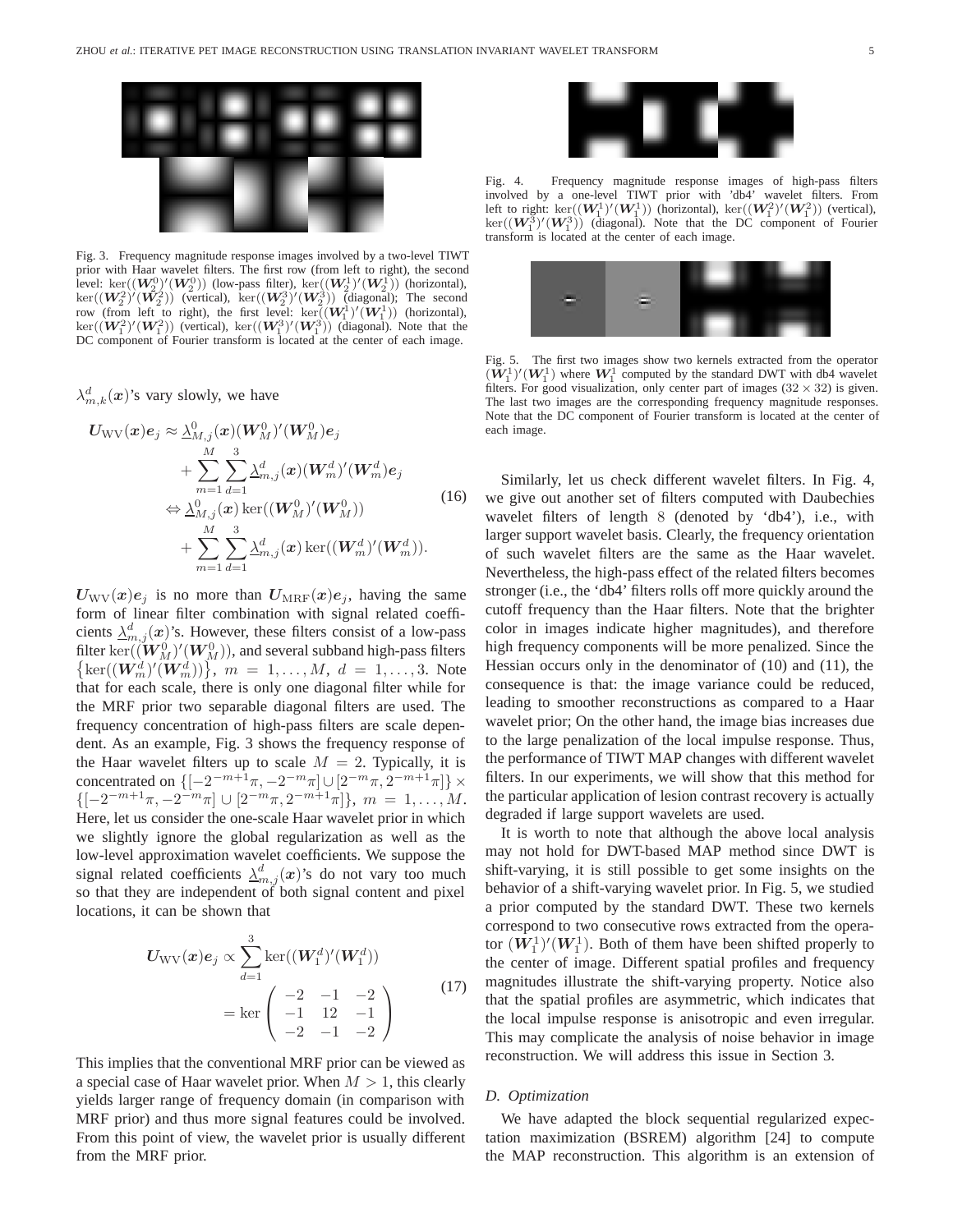RAMLA (row-action maximum likelihood algorithm) [42] for MAP reconstruction. It has proven to be fast and to have guaranteed convergence properties. In this algorithm, a full iteration consists of a set of subiterations, each being performed sequentially using one predetermined block of measurement data. Let us define a partition of the integer set  $\Omega = [1, 2, \ldots, N]$  into B disjoint subsets  $S_b$ , such that  $\bigcup_{b=1}^{B} S_b = \Omega$ . Then, the BSREM iteration scheme is given as follows: follows:

1. Setup  $\hat{x}^0$ , for  $n = 0, 1, \ldots$ ,  $\hat{x}^n = \hat{x}^{n,0}$ , and for  $b =$  $1, \ldots, B$  and  $j = 1, \ldots, p$  $\hat{x}_j^{n,b} = \hat{x}_j^{n,b-1}$  $+ \rho^n \hat{x}_j^{n,b-1} \sum$ i∈S*<sup>b</sup>*  $a_{ij} \left( \frac{y_i}{\sum_{i=1}^n y_i} \right)$  $\sum_{d=1}^{p} a_{id} \hat{x}_{d}^{n,b-1} + r_{i}$ − 1  $\setminus$ ;

2. Set  $\hat{x}^{n+1/2} \equiv \hat{x}^{n,B}$  and define for  $j = 1, \ldots, p$ 

$$
\hat{x}_j^{n+1} = \hat{x}_j^{n+1/2} - \rho^n \hat{x}_j^{n+1/2} \left[ \nabla U_{\text{WV}} (\hat{\boldsymbol{x}}^{n+1/2}) \right]_j;
$$

3. Apply the nonnegativity constraint:

$$
\hat{x}_j^{n+1} = \max\left\{\hat{x}_j^{n+1}, \tau\right\} \quad \forall j = 1, \dots, p.
$$

Here,  $\{\rho^n\}$  is a sequence of positive relaxation parameters such that  $\lim_{n\to\infty}\rho^n = 0$  and  $\sum_{n=0}^{\infty}\rho^n = \infty$ .  $\tau > 0$ is a threshold, compensating the nonnegativity constraint.  $\nabla U_{\text{WV}}(\boldsymbol{x}) = \left[\frac{\partial U_{\text{WV}}}{\partial x_1}, \dots, \frac{\partial U_{\text{WV}}}{\partial x_p}\right]'$  is the gradient of function  $U_{\text{WV}}$  with respect to *x*. By letting  $\boldsymbol{\eta}_m^d = [\eta_{m,1}^d, \dots, \eta_{m,p}^d]'$ <br>where  $\eta_{m,k}^d = \alpha_m \dot{\varphi}(\alpha_m [\boldsymbol{W}_m^d \boldsymbol{x}]_k)$  and  $\dot{\varphi}$  is the first derivative of  $\varphi$ , then

$$
\nabla U_{\text{WV}}(\boldsymbol{x}) = (\boldsymbol{W}_M^0)' \boldsymbol{\eta}_M^0 + \sum_m \sum_d (\boldsymbol{W}_m^d)' \boldsymbol{\eta}_m^d. \qquad (18)
$$

The calculation of  $\nabla U_{\text{WV}}(x)$  is equivalent to the backward TIWT that maps wavelet coefficients into an image. Here we treat  $\eta_m^d$ 's as wavelet coefficient images so  $W_m^d$ 's play the role of backward wavelet transform, mapping  $\boldsymbol{\eta}_{m}^{d}$ 's back to the image space. Note that TIWT is nonorthogonal so this backward is not really the wavelet inverse transform. It can be carried out by a (backward) filter bank with the same computational complexity as the forward TIWT [21]. Note that because the function  $\varphi$  is nondifferentiable when  $s = 1$ , a smooth approximation as shown below on is often desired as computing the gradient of the energy function  $U_{\text{WV}}(x)$ . In this paper we assume that such approximation will not affect too much the behavior of prior model, hence we expect that the BSREM would converge to an image reconstruction close to the real MAP solution. Of course, there are other optimization algorithms available, such as the interior-point method [43] and the splitting algorithm [23] (the latter does not need a differentiable energy function).

#### III. SIMULATION STUDIES

This section provides simulation results in order to study quantitatively the performance of the TIWT-based MAP reconstruction. We considered the three-dimensional NU2–2000 National Electrical Manufacturers Association (NEMA) phantom [44]. This phantom is described on a space of 350  $mm \times 350$  mm $\times 180$  mm (axial). The body wall thickness is 3 mm, the lung is modeled as 250mm radius cylinder in the center of the phantom. It consists of 6 spherical lesions of 10 mm, 13 mm, 17 mm, 22 mm, 28 mm, and 37 mm diameters. The first four lesions are hot spheres and the last two cold spheres. In the emission phantom, the activity was applied by setting the background (i.e., the lung and other body tissues) to 2. All hot lesions had a contrast equal to 5 while cold lesions were set at 0.5. We also assumed that the background has uniform attenuation coefficient of 0.0095 mm−1. The whole volume was digitized with  $64 \times 64$  (axial) voxels. For the two-dimension image reconstruction, we selected the central slice (the related emission activity image is shown in Fig. 9(a)). We simulated a PET scanner operating in twodimensional mode which produces the projection data with 80 radial bins and 64 angular views (evenly spread over 180<sup>°</sup>). The detector efficiencies were generated by a pseudorandom log-normal variance of 0.3. The sinogram was globally scaled to a mean sum of 200, 000 true events. Pseudo-random independent Poisson variants were drawn according to (1), and a uniform field of Poisson distributed background scatter events with known mean of 10% random coincidences was also considered in our experiments.

Reconstructions of the simulated data were performed using the MRF-based and the wavelet-based MAP algorithms. Besides the proposed TIWT-based MAP, we also used the DWT for comparison purpose. For the DWT-based algorithm, the optimization was not changed. The weights  $\alpha$ 's had to be set to 1 according to the signal energy balance previously mentioned (note that in DWT there is a downsampling operation so that the extra factor as well as  $C$  resulting from filtering taps would be canceled, see [21] for more details about DWT). DWT has lower computational complexity and lower memory storage than TIWT, which can be more attractive for higher dimensional image reconstruction. For the MRF model, we chose two commonly used potential functions:  $\phi(t) = |t|^2$ and  $\phi(t) = |t|$ . The former leads to the Gaussian quadratic MRF model while the latter is close to the well-known total variational (TV) regularization. In the following, we use the terms QUAD-MAP, TV-MAP, DWT-MAP and TIWT-MAP to identify different methods. All MAP methods were implemented by using the BSREM optimization. In BSREM, we fixed  $B = 16$  blocks. Each block had the same size. The bth block index subset  $S_b$  ( $\forall b = 1, \ldots, B$ ) was chosen according to the angular view. More precisely, let us denote  $n_a$  the number of projection angles. For the bth block, we consider those projection data in views:  ${b + 16a \mid a}$  $0, 1, \ldots$ , and  $(b+16a) \leq n_a$ . The threshold  $\tau$  was set to  $10^{-8}$ . Since the function  $\varphi$  (including the TV  $\phi(t) = |t|$ ) is not differentiable at zero, we have used the *smooth* approximation proposed in [45], [16]:  $\varphi(t) \approx \sqrt{|t|^2 + \epsilon} - \sqrt{\epsilon}$ , where  $\epsilon$ , the stabilization constant, is set to  $10^{-6}$ . The relaxation parameter was generated according to [24]:  $\rho^{n} = \rho^{0} / (n+1)^{0.1}$ , where the initial value  $\rho^0$  was chosen carefully for each algorithm to avoid any divergence. The initial estimate  $\hat{x}^0$  was a uniform disk with a constant emission activity. We ran 200 iterations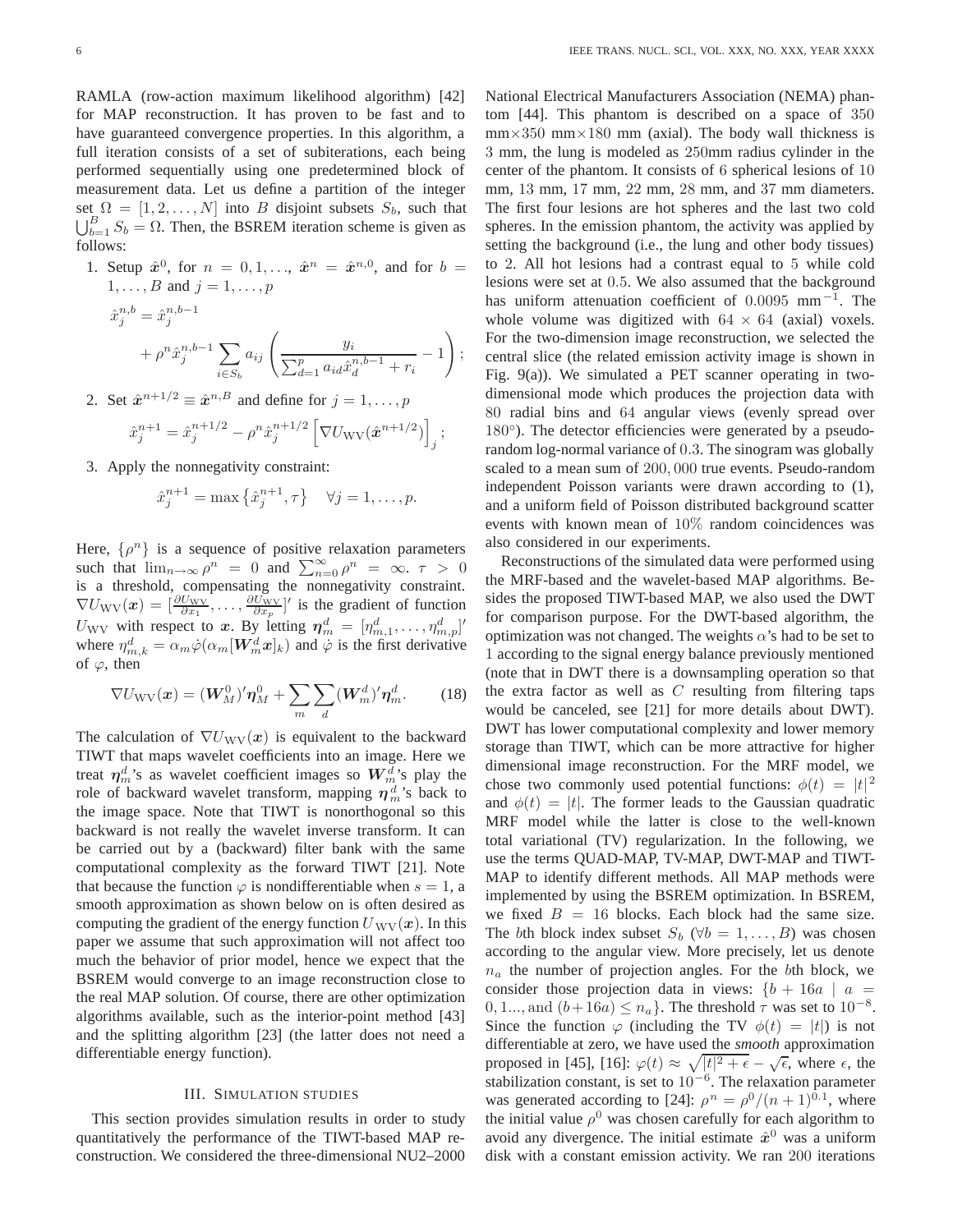

Fig. 6. Background noise standard deviation versus hot lesion contrast recovery coefficient. The reconstruction methods are: QUAD-MAP (circle), TV-MAP (square), DWT-MAP (cross), and TIWT-MAP (diamond). Both DWT and TIWT have used the Haar wavelet including a total  $M = 3$ decomposition level.



Fig. 7. The changes of uptake estimation  $\mu_{\text{mean}}^{\text{max}}/\mu_{\text{bg}}$  as a function of  $\beta$  for hot lesions with different diameters. The reconstruction methods are  $\beta$  for hot lesions with different diameters. The reconstruction methods are: QUAD-MAP (circle), TV-MAP (square), DWT-MAP (cross) and TIWT-MAP (diamond).

to ensure the effective convergence.

#### *A. Lesion contrast recovery analysis*

We first studied the performance of different MAP algorithms for lesion recovery by using the contrast recovery coefficients (CRC) for different sized hot lesions. The lesion CRC is defined as (see Eq. (16) in [46]):

$$
CRClesion = \frac{E{\mulesionmax}/{E{\mubg} - 1}}{\mulesiontrue/\mubgtrue - 1}
$$
 (19)

where  $\mu_{\text{lesion}}^{\text{max}}$  and  $\mu_{\text{bg}}$  denotes the maximum activity of the reconstructed lesion and the mean activity background



Fig. 8. The mean and standard deviation of CRClesion relations of two lesion of (a) 22 mm and (b) 17 mm diameters. The reconstruction methods are: QUAD-MAP (circle), TV-MAP (square), DWT-MAP (cross) and TIWT-MAP (diamond).

respectively, and  $\mu_{\text{lesion}}^{\text{true}}$  and  $\mu_{\text{lesion}}^{\text{true}}$  are the corresponding true activity values. The expectation operation  $E\{\cdot\}$  was replaced by the ensemble mean computed from reconstructions of 200 replicate noisy sinograms. The background mean and standard deviation were calculated from 4 selected circular regions in the lung area. For the wavelet-based MAP algorithms, we have used the Haar wavelet filters for instance, the maximum decomposition level was set to  $M = 3$  for both DWT and TIWT. Fig. 6 plots the contrast recovery coefficients (CRC) of four hot lesions versus the spatial standard deviation of the reconstructed background. Note that the recovery rate is related to the lesion size. For lesions of 22, 17 and 13 mm diameters, the CRCs of TIWT-MAP are higher. This shows the advantage of the multiscale TIWT prior in achieving higher contrast recovery at matched noise levels. The DWT-MAP shows better performance than QUAD-MAP while it is inferior to either TIWT-MAP or TV-MAP. For the smallest lesion, the performance of TV-MAP is close to TIWT-MAP. We analyzed the uptake  $\mu_{\text{leson}}^{\text{max}}/\mu_{\text{bg}}$  as a function of  $\beta$ . The results are shown in Fig. 7 with the mean and standard results are shown in Fig. 7 with the mean and standard deviation. It can be seen that the proposed TIWT-MAP has relatively higher uptake than other MAP methods for all hot lesions with different sizes, which again indicates better performance. Also in this particular experiment, there seems no large different performance between TV-MAP and DWT-MAP while they are better than QUAD-MAP. To perform further evaluation, we used a modified CRC by excluding the expectation operation. Then, for each image reconstruction, we had CRC's for different lesions. With 200 reconstructions in total, we were able to calculate the CRC mean and the related standard deviation. Fig. 8 shows the changes of mean CRC as a function of standard deviation for two lesions of 22 mm and 17 mm diameters respectively. These results confirm our proposed TIWT-MAP algorithm since the standard deviation of TIWT-MAP is usually lower than others for some fixed mean values. In Fig. 9, we show different MAP image reconstructions from one single noise sinogram. Here the  $\beta$  value was selected according to Fig. 6(d) so that all methods produced the nearly equal CRC ( $\approx$  0.4) for the 10 mm lesion. The results yielded by TIWT-MAP, TV-MAP and DWT-MAP are visually similar with well preserved sharp edges. In this experiment, they are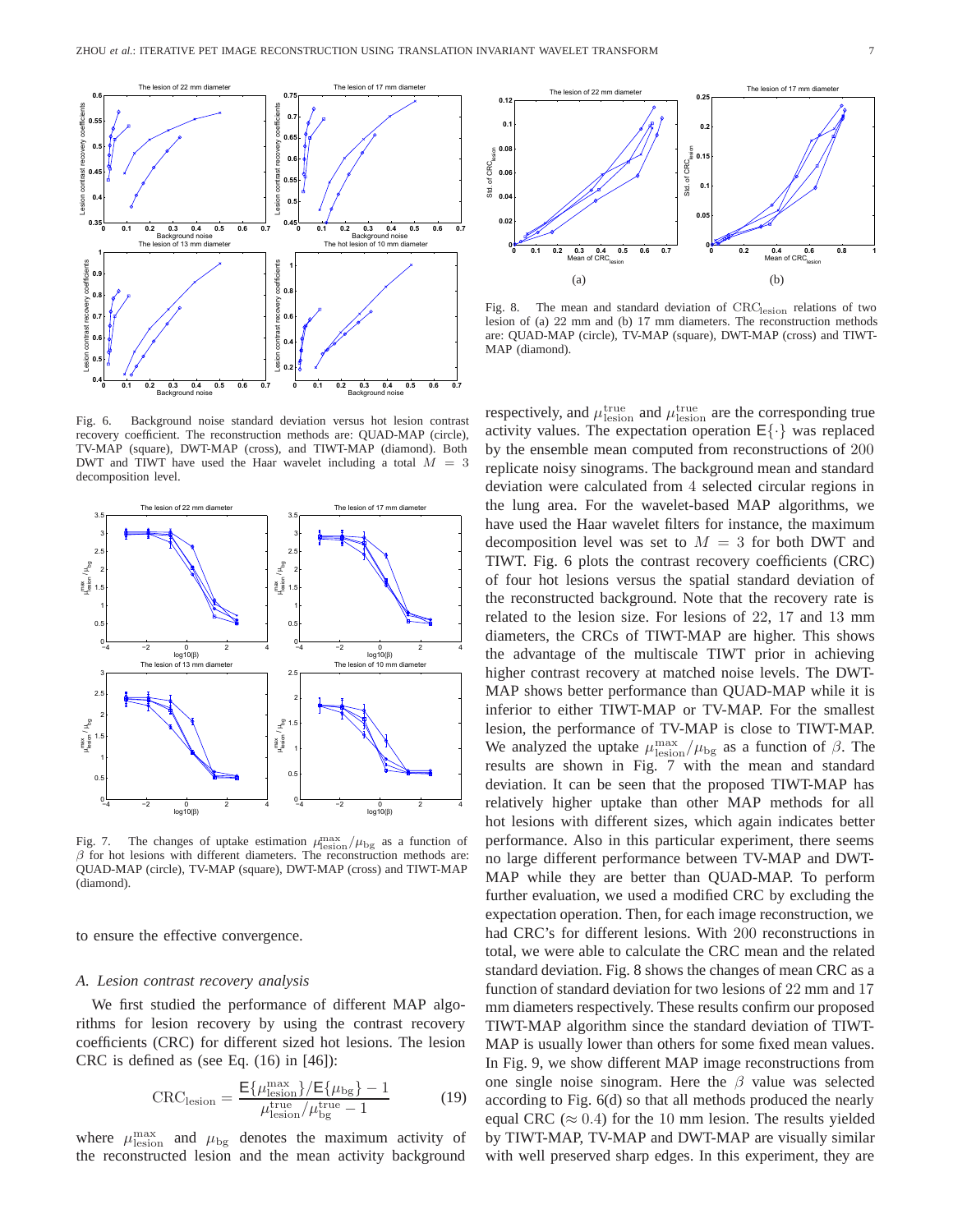

Fig. 9. (a) The simulated phantom; (b)–(e) are image reconstructions from QUAD-MAP, TV-MAP, DWT-MAP, and TIWT-MAP, respectively. The smoothing parameters for four methods were chosen to achieve approximately matched  $\mathrm{CRC}_{\mathrm{lesion}} \approx 0.4$ ) for the smallest hot lesion of 10 mm diameter according to curves in Fig. 6(d).



Fig. 10. Parameter  $\beta$  versus contrast recovery coefficient (CRC) on pixel of interest at the center of phantom for different MAP methods.

better than that obtained by QUAD-MAP.

This simulation study can be confirmed through a theoretical analysis based on (10) and (11). The local CRC of any pixel  $j$  is often used to characterize the resolution property. The definition of local CRC is [34], [35]

$$
\operatorname{crc}_j(\hat{\boldsymbol{x}}) = (\boldsymbol{e}_j)' l_j(\hat{\boldsymbol{x}}). \tag{20}
$$

The  $\beta$  versus CRC curves are plotted in Fig. 10. This figure indicates a monotonic relationship between  $\beta$  and CRC for a given pixel of interest. We also studied the related local impulse response functions of different MAP methods. According to Fig. 10, we chose a target CRC ( $\approx 0.05$ ) for each MAP method, and then displayed the impulse images (Fig. 11). It can be seen that these methods except DWT lead to a well-shaped point spread function. The result is somewhat consistent with our previous analysis, pointing out that the



Fig. 11. Local impulse response images of four MAP methods (from (a) to (d)) QUAD-MAP, TV-MAP, DWT-MAP and TIWT-MAP, respectively. For a good visualization, only part of images  $(32 \times 32)$  are displayed. The parameters  $\beta$  for different MAP methods were chosen to create a nearly same target CRC ( $\approx 0.05$ ) at pixel of interest using curves shown in Fig. 10. Both DWT and TIWT were computed with Haar wavelet filters and the maximum decomposition level  $M = 3$ .



Fig. 12. (a) Comparison of the experimental CRCs and theoretical CRCs using the approximate expression versus  $\beta$ ; (b) Comparison of the standard deviation of point of interest versus  $\beta$ . The measured standard deviation were computed at the center of phantom across 200 independent reconstructions.

translation noninvariance of DWT causes an irregular local impulse response function.

We also evaluated the accuracy of the theoretical approximate expressions for the TIWT-MAP estimation. The theoretical CRC was compared to the experimental CRC which was measured from reconstructions of two noiseless data sets: 1) the original phantom sinogram, and 2) the sinogram of the phantom after perturbation of a single pixel of interest. Fig. 12(a) shows a comparison of the measured and theoretical predicted CRCs for that pixel of interest. The approximations are in good agreement with the measured CRCs. We then computed the pixel-wise variance from 200 reconstructions from independent data sets. The standard deviation versus parameter  $\beta$  curves from both measured and theoretical estimated results are shown in Fig. 12(b). Again, the agreement is good: the theoretical predictions do not show a significant increase in error.

To combine the CRC with the background noise level, we used the contrast-to-noise ratio (CNR), which has the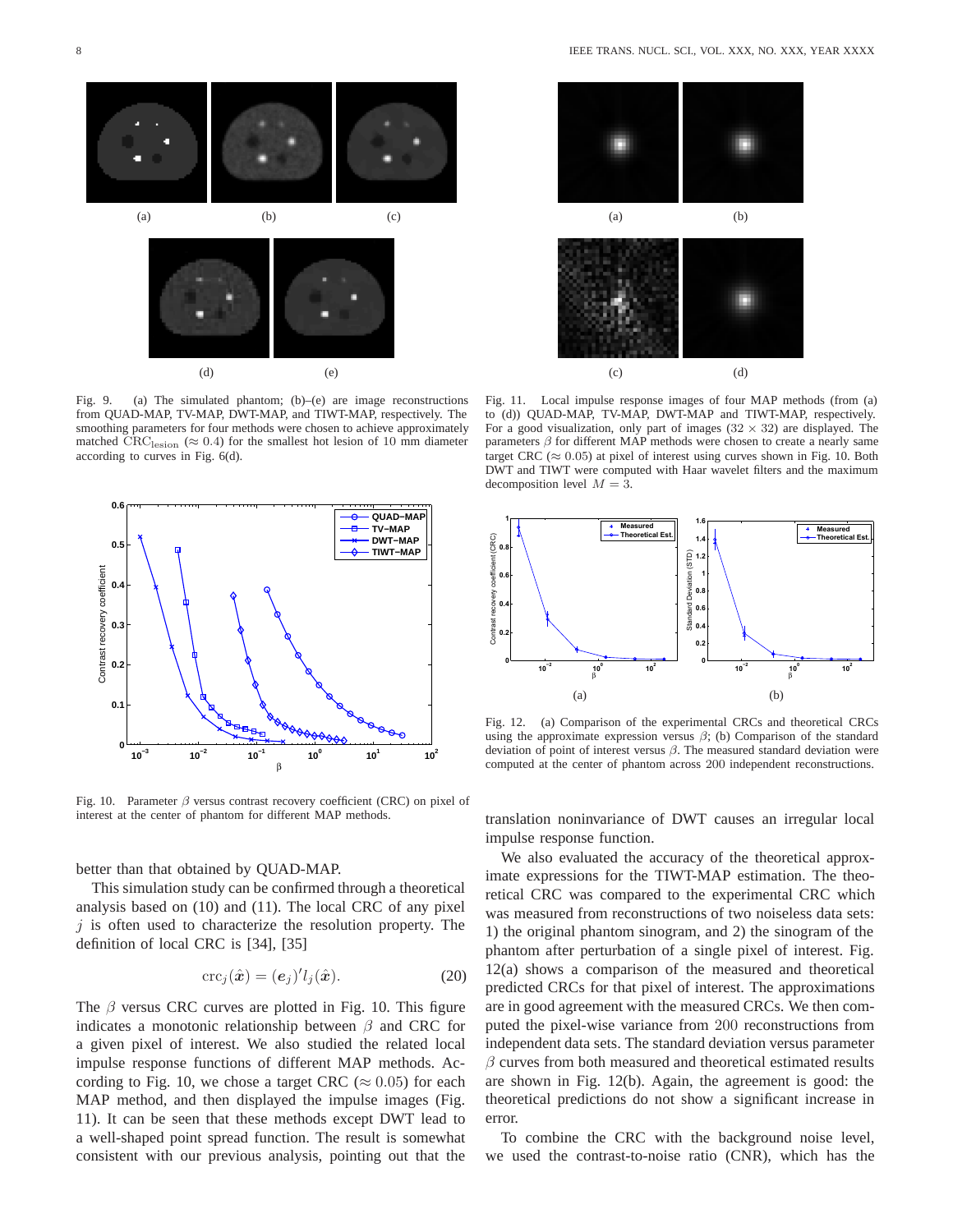

Fig. 13. The relation curves between CNR and parameter  $\beta$  of different MAP methods for pixel of interest located at the center of phantom: QUAD-MAP (circle), TV-MAP (square), TIWT-MAP (diamond) and the modified TIWT-MAP (dash-dot) with  $\alpha_M = 0$ . For DWT-MAP, we computed two curves: one is for the pixel at (33, 33) (triangle) and the other is for (32, 33) (cross). Note that the performance of DWT-MAP changes greatly as we only shifted one pixel spatial location.

form [34]

$$
CNR_j(\hat{\boldsymbol{x}}) = \frac{\text{crc}_j(\hat{\boldsymbol{x}})}{\sqrt{\text{Var}_j(\hat{\boldsymbol{x}})}}
$$
(21)

When assuming that the reconstructions are locally ergodic, then the CNR is equivalent to the signal-to-noise ratio (SNR). The CNR is commonly used to test the performance of PET reconstruction algorithms. In order to compare the four methods, we selected several  $\beta$  values and then performed image reconstruction with the mean sinogram  $\bar{y}$ . In the case,  $q_i$ 's were approached by:  $q_i = \max\{\bar{y}_i, 1\}$  for all i. CNR values were computed using (21) where the crc  $\hat{i}(\hat{x})$  and  $\text{Var}_{i}(\hat{x})$ were calculated with the aid of theoretical expressions (10), (11) and (20). The results were plotted for the center pixel (33, 33) in Fig. 13. These curves show unique global maxima, e.g., the CNRs peak at  $\beta \approx 10^{-0.9}$  for TIWT-MAP. We observe again that the TIWT-MAP slightly outperforms others because it produces the highest maximum CNR among four methods. This justifies our previous results and points out the efficiency of the proposed wavelet prior model. For QUAD-MAP and TV-MAP, the maximum CNR values are nearly equal to each other. When dealing with DWT-MAP, we found that if we use the naive choice  $\hat{x} = x^{\text{true}}$  the theoretical approximations can be applied. While this may be not correct, it could provide us some insights on how the behavior of DWT-MAP method. We traced out two  $\beta$  versus CNR curves for DWT-MAP at two connected pixels of interest (33, 33) and (32, 33). The results are put together in Fig. 13.

As we can see, the DWT-MAP yields two distinct CNR curves, and the maximum CNRs occur for two different  $\beta$  values. Therefore, the performance of DWT-MAP is highly spatially varying. As mentioned previously, this situation should attribute to the shift-varying property of DWT which makes it difficult to predict the noise behavior with the current version of theoretical approximations. In previous sections, we have

already noted that besides the multiscale nature, the proposed prior model differs from the conventional MRF-based one due to an additional global coarse level constraint. Such a global penalization plays the role of noise suppression as well. To show the relevance of such *a priori* penalization, we defined a modified TIWT-MAP by setting  $\alpha_M = 0$  ignoring the coefficients  $\boldsymbol{\theta}_{M}^{0}$ . The CNR performance of the modified TIWT-MAP was evaluated and the result is shown in Fig. 13. By comparing the maximum CNRs, we see that the performance of TIWT-MAP without the global constraint is slightly inferior to the constrained case. Nevertheless, such modified TIWT-MAP still shows better performance than QUAD-MAP and TV-MAP while the difference between two TIWT-MAP algorithms is not obvious. These results are probably due to the facts that: 1) the main contribution of a TIWT-based prior is captured by the used multiscale local features; 2) the value of  $\alpha_M$  is relatively small (in this particular experiment  $\alpha_M = 2^{-6}$ ), leading to less contribution of low-level approximation coefficients. However, we have to notice that a penalization on the global information perhaps results in an additional negative bias of the estimator which is undesirable for image quantification. So, how much bias can be produced by the above  $\alpha_M$ ? To get some insights to this problem, we conducted another experiment by analyzing the bias-standard deviation tradeoff of the related estimators. Fig. 14 compares the tradeoff curves based on two hot lesions of 22 mm and 17 mm diameters respectively. It can be seen that they are close to each other. This implies that the bias changes related to a global constraint are negligible, i.e., the proposed TIWT-MAP does not cause too much negative effects on image reconstruction.



Fig. 14. The comparison of bias and standard deviation of two hot lesion estimators of (a) 22 mm and (b) 17 mm diameters using the TIWT-MAP with (circle) and without (diamond) *a priori* constraint on coefficients  $\theta_M^0$ .

#### *B. Influence of wavelet filters*

For the proposed TIWT-MAP algorithm, there are at least two remaining aspects that should be considered: 1) the type of wavelet filter which characterizes the filtering behavior and 2) the used maximum scale that affects the range of frequency concentration. We first studied the latter issue, i.e., the changes of CNR performance as a function of M was examined. We used the Haar wavelet and traced out the corresponding performance curves in Fig. 15(a). We see that the maximum CNR increases when  $M$  becomes bigger. This fact exactly indicates that a multiscale prior is clearly more advantageous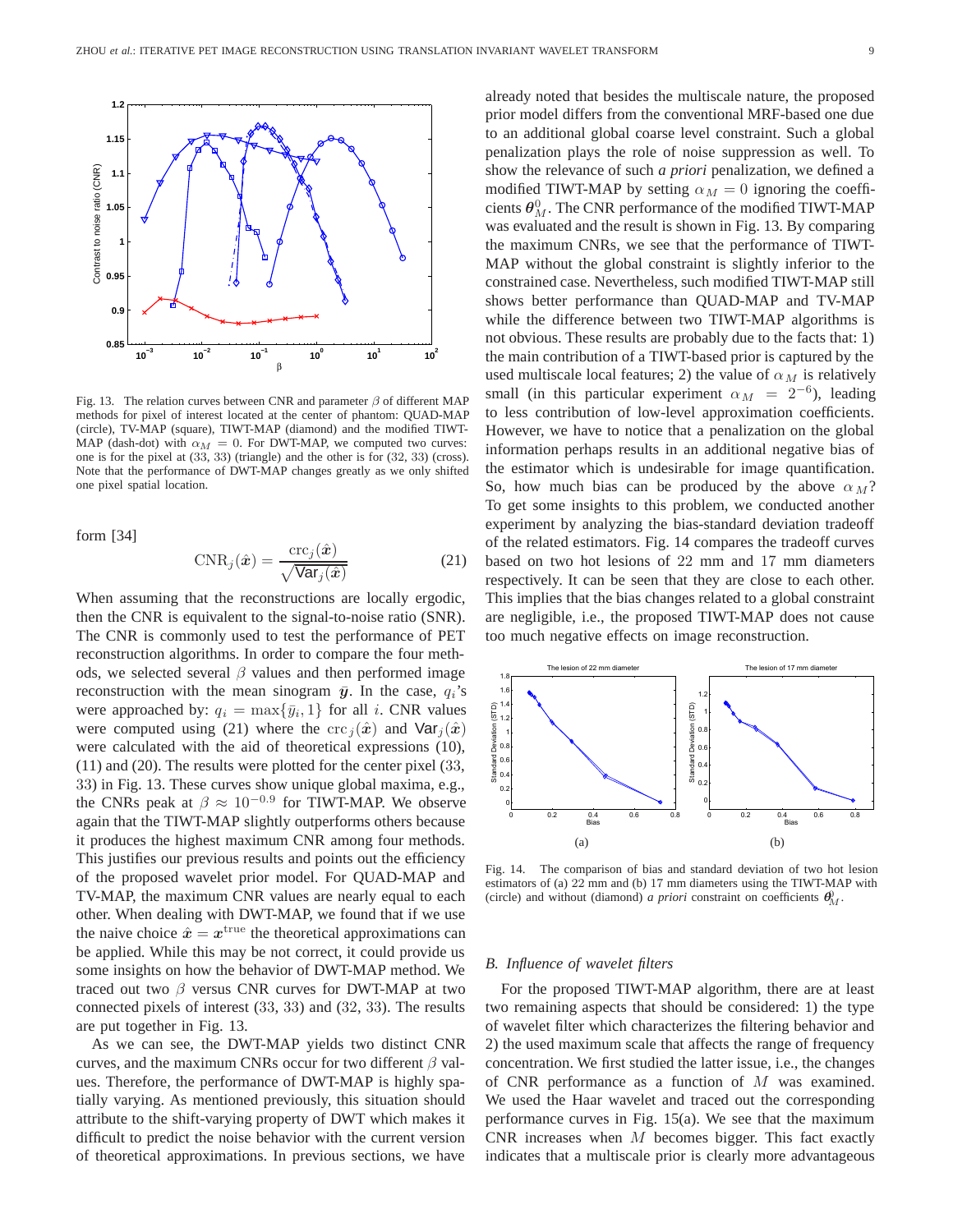

Fig. 15. (a) Relation between the maximum decomposition level  $M$  and CNR of image reconstruction using TIWT-MAP with Haar wavelets; (b) Relation between wavelet filters and CNR using TIWT-MAP with a fixed maximum decomposition level  $M = 3$ .

over a single scale prior when viewed through a global CNR performance criterion. On the other hand, it also reflects that a larger range of frequency concentration resulting from a multiscale prior does improve the image reconstruction of a MAP algorithm. This shows the agreement with our previous analysis on scale effects of wavelet prior. It is worth to note that the global maxima for different methods of  $M$  do not differ too much from each other, all occurring at  $10^{-1.0}$ . The difference between the choices  $M = 3$  and  $M = 4$  is not significant.

Let us investigate the effect of wavelet filters. Fig. 15(b) shows the CNR curves obtained by selecting four different wavelet filters: db1 (as well as the Haar wavelet), db2, db3, and db4 (where the number relates to the length of wavelet filters by a factor of 2). In our simulation, we have set  $M = 3$ , and the pixel of interest was chosen to be near the smallest 10 mm lesion. Interestingly, the Haar wavelet gives the optimal



Fig. 16. Image reconstructions using TIWT-MAP coupled with different wavelet filters (from (a) to (d)): db1 (as well as the Haar wavelet), db2, db3 and db4. All TIWTs were computed up to level  $M = 3$ , and parameters  $\beta$ were chosen to obtain approximately the CRC ( $\approx$  0.3) for the pixel located at the center of phantom.

performance because it has the largest maximum CNR, while the maximum CNR decreases as increasing the wavelet filter length. This indicates that large support wavelet bases might not be suitable for small lesion detection. As an example, Fig. 16 shows image reconstructions using four types of wavelet filter. Here, the parameter  $\beta$  has been set in such a way that all MAPs produce nearly the same CRC values. Note that smoother edges are obtained using db4 wavelet filters. The reason is that the local impulse response has been highly penalized by the large support wavelet prior model. In fact, a similar result has been reported by Qi and Leahy [34] where the 3rd order thin plate model was shown to have poorer detectability than lower order membrane models.

#### IV. DISCUSSION AND CONCLUSION

In PET imaging, MAP methods are often introduced to improve the noise behavior of image reconstruction. The present work describes a MAP method (i.e., TIWT-MAP) using a multiscale wavelet prior. This prior, based on the heavy-tailed behavior of wavelet coefficients, was constructed from the translation invariant wavelet transform. We have discussed the design of TIWT prior and the way to choose weighting parameters based on the signal energy. The image reconstruction was performed in the spatial domain (rather than in wavelet domain) with a block sequential EM-like iteration algorithm.

Quantifying a MAP algorithm for PET image reconstruction usually can be carried out in terms of resolution and variance properties. While the TIWT-MAP estimate is nonlinear and has no closed-form expression, this still can be done locally with the aid of classical theoretical approximates, such as local impulse response function and variance. The local shift invariance provides another useful way to explore approximately the characteristics of a MAP algorithm through the local behavior of the Hessian of the used prior function. Under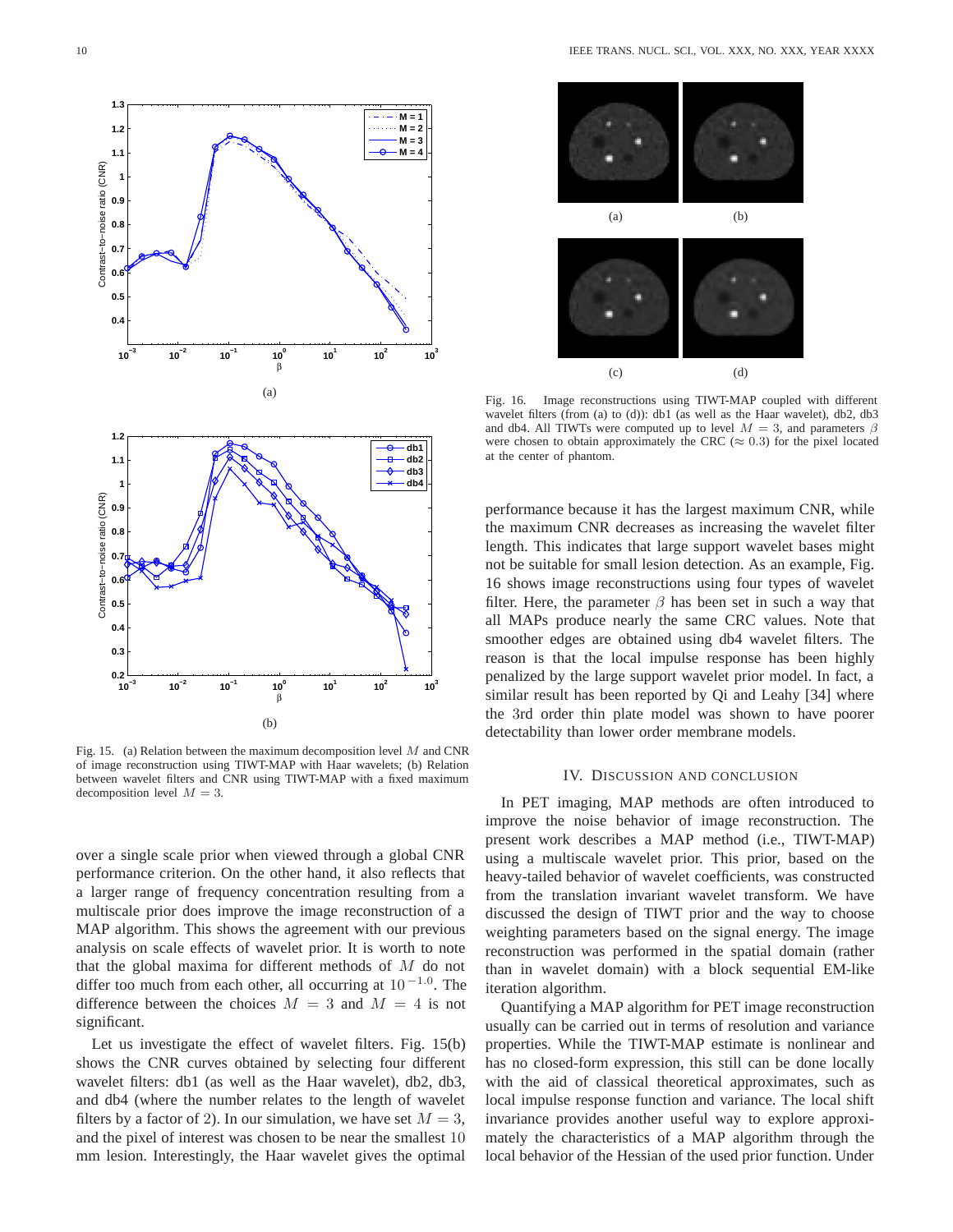some reasonable assumptions, we have found that the Hessian kernel at given pixel can be expressed into a combination of linear filters. These filters, including combination coefficients, are key components that characterize a prior model and differentiate one MAP algorithm from another.

For the proposed multiscale TIWT prior, the local behavior of the Hessian depends on what kind of wavelet filters and how many decomposition levels we use. Theoretically, we have observed that the TIWT prior would be more efficient as we increase the decomposition scale (i.e., larger than one). This is because the more scales used, the more the signal content would be captured. Empirical results have verified this prediction. However, the performance of TIWT-MAP seems bounded when we increase the level of wavelet transform. Additionally, the global *a priori* constraint on low-level approximation coefficients is of relevance and provides a slight improvement in CNR while less negative effects in mean reconstruction. A natural question follows: is there optimal  $\alpha_M$  that tradeoffs the maximum of CNR and the bias of mean? To obtain such  $\alpha_M$  is obviously interesting but is beyond the scope of this paper.

Another point worth to mention is that the large support wavelet filters may not be suitable for sharp edge-preserving. This is because large support wavelets usually have stronger high-pass effects (and sharper transition region) which penalize largely higher frequency components of the local impulse response. On the other hand, this also indicates that the Haar wavelets would be the favorite choice since it always has the smallest support. These theoretical considerations have been confirmed by our simulation studies.

It should be underlined that theoretical prediction for the noise properties of a MAP using nonquadratic prior is often complicated due to its highly nonlinear nature. Our theoretical prediction is mainly conducted with formulations (10) and (11). The accuracy of the local linearized impulse response and the covariance depends on the resolution and noise level in reconstructed images because of the approximations that are used. The main difficulty for prediction is perhaps that the noise level in reconstruction can be large (due to the ill-posed nature of tomography reconstruction) so that the accuracy of (10) and (11) cannot be ensured any more (in particular for pixels around sharp changes). The Hessian is especially the key to such approximation, and efficient calculation have recently been suggested by [35] and [47]. As we have already mentioned in experiments, our reconstructions were obtained from the assumed mean sinogram instead of noisy realizations since we only concern to provide some useful insights. Therefore, the noise in final reconstruction is usually small especially when large beta is used. This strategy can undoubtedly lead to better prediction than that using the noisy realizations. However, when beta is too small, there is still discrepancy between theoretical predictions and experimental simulations due to the sensitiveness of approximation.

Quantitative results show that TIWT-MAP performs better than QUAD-MAP and TV-MAP. It provides relatively higher maximum contrast-to-noise ratio and thus better lesion contrast recovery. DWT-MAP does not outperform TIWT-MAP in the same kind of application. Also our simulation results reveal that the resolution and noise properties of DWT based MAP reconstruction can be complicated. In spite of this, the DWT-MAP has its own advantages, e.g., the fast algorithm and low computational complexity. As a result, further studies on such algorithm are deserved.

The current theoretical evaluation of resolution and noise properties is limited to mean measurement data. Verification on their accuracy with one single noisy realization should be conducted. The computation would be intensive for large data sets, so we plan to design wavelet-based simplified theoretical expressions that allow fast calculation. The CNR utilizing single pixel variance and contrast recovery coefficient in task of lesion detection does not include the correlation from nearby pixels. Therefore, a further study based on criteria involving pixel correlation such as the channelized Hotelling observer (CHO) may be better to understand the performance of the proposed TIWT-MAP method. We will also investigate higher dimensional wavelet-based PET image reconstruction, and will evaluate the proposed method using real data.

#### ACKNOWLEDGEMENT

The authors would like to thank Prof. J. A. Fessler for providing free matlab routines to compute the NU2–2000 NEMA phantom. They also thank the reviewers for their valuable comments that helped to significantly improve the manuscript.

#### APPENDIX

Let  $\hat{\theta}^d_{m}(\omega_1, \omega_2)$ ,  $d = 0, \ldots, 3$ , be the two-dimensional<br>with transform of  $\theta^d$ , where it and it represent the Fourier transform of  $\theta_m^d$  where  $\omega_1$  and  $\omega_2$  represent the frequency components. The Fourier transform of  $h_0$  and  $g_0$ are denoted by  $h_0(\omega)$  and  $\hat{g}_0(\omega)$ . Then, the one-scale TIWT decomposition can be expressed in terms of Fourier transforms

$$
\hat{\theta}_m^0(\omega_1, \omega_2) = \hat{\theta}_{m-1}^0(\omega_1, \omega_2) \hat{h}_0(2^{m-1}\omega_1) \hat{h}_0(2^{m-1}\omega_2) \n\hat{\theta}_m^1(\omega_1, \omega_2) = \hat{\theta}_{m-1}^0(\omega_1, \omega_2) \hat{h}_0(2^{m-1}\omega_1) \hat{g}_0(2^{m-1}\omega_2) \n\hat{\theta}_m^2(\omega_1, \omega_2) = \hat{\theta}_{m-1}^0(\omega_1, \omega_2) \hat{g}_0(2^{m-1}\omega_1) \hat{h}_0(2^{m-1}\omega_2) \n\hat{\theta}_m^3(\omega_1, \omega_2) = \hat{\theta}_{m-1}^0(\omega_1, \omega_2) \hat{g}_0(2^{m-1}\omega_1) \hat{g}_0(2^{m-1}\omega_2)
$$

for all  $m = 1, \ldots, M$ . It follows immediately that

$$
\begin{split}\n|\hat{\theta}_{m}^{0}(\omega_{1},\omega_{2})|^{2} + |\hat{\theta}_{m}^{1}(\omega_{1},\omega_{2})|^{2} \\
&+ |\hat{\theta}_{m}^{2}(\omega_{1},\omega_{2})|^{2} + |\hat{\theta}_{m}^{3}(\omega_{1},\omega_{2})|^{2} \\
&= |\hat{\theta}_{m-1}^{0}(\omega_{1},\omega_{2})|^{2} \Big\{ (|\hat{h}_{0}(2^{m-1}\omega_{1})|^{2} + |\hat{g}_{0}(2^{m-1}\omega_{1})|^{2}) \\
&\times (|\hat{h}_{0}(2^{m-1}\omega_{2})|^{2} + |\hat{g}_{0}(2^{m-1}\omega_{2})|^{2}) \Big\}.\n\end{split} \tag{22}
$$

For wavelet filters, we may have

$$
|\hat{h}_0(\omega)|^2 + |\hat{g}_0(\omega)|^2 = C, \quad \forall \omega \in [-\pi, \pi]
$$
 (23)

where  $C$  is a constant. This condition holds for many wavelet filters, e.g., for the commonly used conjugate mirror filters, we have  $C = 2$ . Substituting it into (22), we obtain

$$
|\hat{\theta}_{m-1}^{0}(\omega_{1}, \omega_{2})|^{2} = \frac{1}{C^{2}} \Big\{ |\hat{\theta}_{m}^{0}(\omega_{1}, \omega_{2})|^{2} + |\hat{\theta}_{m}^{1}(\omega_{1}, \omega_{2})|^{2} + |\hat{\theta}_{m}^{2}(\omega_{1}, \omega_{2})|^{2} + |\hat{\theta}_{m}^{3}(\omega_{1}, \omega_{2})|^{2} \Big\}.
$$